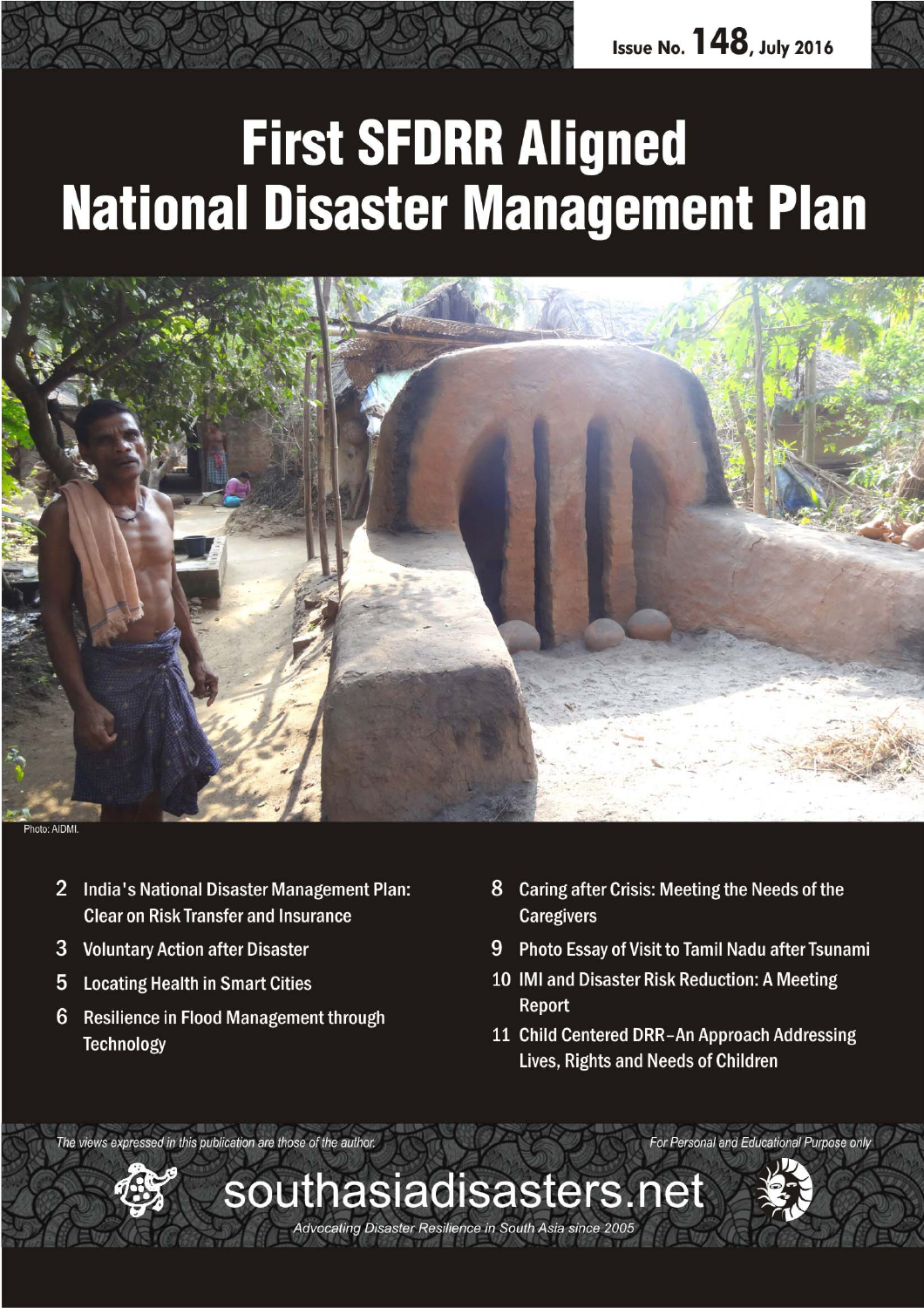### ABOUT THIS ISSUE

In June 2016, India launched its<br>
first Mational Disaster first National Disaster Management Plan (NDMP) with the aim of improving the country's resilience to disasters and reducing the loss of lives and assets. Hailed as one of the first national level plans which is aligned to the Sendai Framework for Disaster Risk Reduction (SFDRR), India's NDMP not only adheres to the spirit of SFDRR, it also entails provisions to help India reach the goals set in SFDRR.

India's NDMP is an action-oriented document that seeks to guide the activities of government agencies during all the phases of the disaster management cycle. It also elaborates upon the roles and responsibilities of all levels of the administrative structure before, during and after disasters. Most importantly, the NDMP provides for horizontal and vertical integration among all the agencies and departments of the government.

This issue of *Southasiadisasters.net* is titled, 'First SFDRR Aligned National Disaster Management Plan'. It highlights the importance of the NDMP and its significance to resilience building in India. The articles in this issue address one of the five thematic areas of the SFDRR, viz. Understanding Risk; Inter-Agency Coordination; Investing in DRR – Structural Measures; Investing in DRR – Non-Structural Measures; Capacity Development.

The various aspects highlighted in this issue serve to depict the manner in which the NDMP can be leveraged for the purpose of resilience building in India. By launching the NDMP, India has renewed its commitment to the ideal of a resilient and sustainable future for all its citizens.

**– Kshitij Gupta,** AIDMI

### INTRODUCTION

### India's National Disaster Management Plan: Clear on Risk Transfer and Insurance

The innovation is a small business disaster microinsurance program to enhance recovery of local markets that play a critical role in providing goods and services to disaster affected populations in urban settings.

Prime Minister Shri Narendra Modi released the National Disaster Management Plan (NDMP) on June 1, 2016. This is the first ever national plan prepared in the country. And it is the first national plan to align with SFDRR. The NDMP aims to make India disaster resilient and significantly reduce the loss of lives and assets.

It is based on the four priorities of SFDRR.1 The NDMP of India is covering all the phases of disaster management and with detail roles and responsibilities allocated to all levels of the government. The integration of disaster management with development planning is also aimed in the NDMP to push the agenda of mainstreaming DRR with national development. The NDMP is an important step towards taking risk transfer and insurance agenda at a higher level of commitment and improvement from current stage, which is crucial to make India disaster resilient and directly reducing loss of assets.

As of now Government of India is acting as a self-insurer for the purpose of maintaining relief funds. These funds are monitored by the Ministry of Home Affairs (MHA) in consultation with the Ministry of Finance. The amount committed for SDRF is invested by the Union in government securities. MHA has issued guidelines in consultation with the Ministry of Finance for the maintenance and encashment of the securities as and when required. However, need for projects or risk transfer instruments by private agencies is also acknowledged by the Government. The corresponding policy changes and fund requirement are to be deliberated in detail in consultation with the IRDA, insurance sector and other stakeholders.2 Thus, the risk transfer and insurance mechanism that targeting is poor and vulnerable populations needs to work out next step. 'Planning process is more important than making plans', said by Shri Kamal Kishore, Member, NDMA, when he launched the plan.

Role of private sector such as insurance companies for 'risk informed investments in recovery efforts' is highlighted in the NDMP. However, from the field reality pointof-view, a long journey is ahead to reach risk informed investments. needed to make.

A recent initiative of the Government of India for promoting life insurance coverage through microinsurance products (name of the products) is well received by the Indian citizen. Based on the progress, Government and insurance companies should play a more pro-active role in motivating citizens in vulnerable areas to take non-life insurance cover. This could

Press Information Bureao, Government of India, http://pib.nic.in/newsite/ PrintRelease.aspx?relid=145840.

2 National Disaster Management Plan, Government of India www.ndma.gov.in.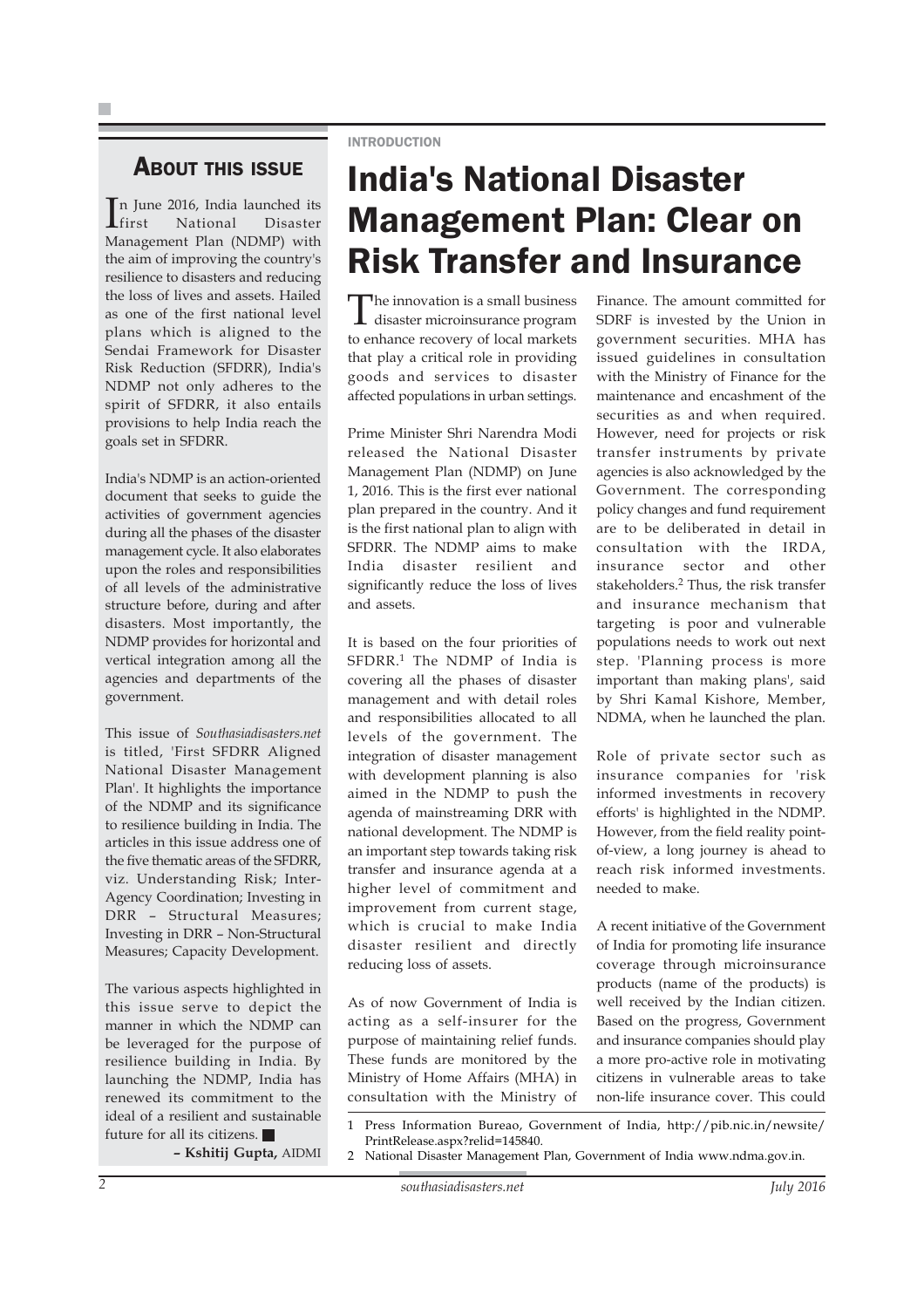be done through suitably designed insurance policies for poor and vulnerable populations that cover non-life components, if required, with part funding from government. NDMA could play a major role in this area for pooling the risk of poor and vulnerable populations, including small and informal business operators. This type of protection will support the building back better approach and positive financial behavior of citizens who are contributing over GDP - 55% from the informal sector.

AIDMI with support from Stanford University and HIF, are sharing results from a pilot research project on how such mechanism can be created by the stakeholders in implementing NDMP.

Authorities should take insurance as a means of funding disaster related expenditures and as a tool to speed up the recovery. The role of insurance in financing disaster management for poor and vulnerable citizens needs to further evaluation. The subnational (state) structure can be taken to target the vulnerable citizens in coastal areas (e.g. Tamil Nadu, Andhra Pradesh, Odisha that frequently affected by cyclone and/



or floods), hilly areas (e.g. Uttarakhand, Himachal Pradesh, Sikkim), flood plains (e.g. Assam, Gujarat, Bihar, Uttar Pradesh, West Bengal). This requires leadership of sub-national authorities for bigger sub-national pilots with insurance and reinsurance companies to explore potential socioeconomic protection mechanisms for non-life component coverage. Mandatory property insurance solutions in respect of property tax payers living in high hazardous areas (against earthquake and cyclone and floods) can be a good beginning for risk transfer and insurance.

Microinsurance reaches a very small population of low-income groups,

particularly from informal sectors such as small businesses. The obstacles include, regulatory systems, the insufficient understanding of the instruments, difficulties of estimating risks (particularly in light of climate change), interest of insurance companies to reach out to poor and vulnerable populations. Much can be learned from the field pilots, which puts people's wants at the center of the design and implementation process. The innovation is in the last stage of finalizing the insurance product; and designing the evaluation, which will result into a tool kit with the knowledge product from the project.  $\blacksquare$ 

> **– Mihir R. Bhatt** with **AIDMI Team**

INTER-AGENCY COORDINATION

### Voluntary Action after Disaster

 $\sum$  Joluntary organisations are intrinsic to the disaster management set up in any country. The crucial role that they play in engendering disaster preparedness and mitigation, and in providing post-disaster relief and rehabilitation is well–known.

In a disaster prone country like India, grass roots voluntary organisations and community based volunteers are especially valuable stakeholders. They are usually the first responders

in any disaster situation and since they are well integrated into local communities, they can reach areas and populations that the government might have limited access to. They are also essential for ensuring that the most vulnerable sections such as women and children receive immediate and adequate attention.

Another very important, but perhaps lesser discussed role that voluntary organisations can perform in the aftermath of a disaster is that of

aiding in the process of long term recovery. Disasters lead to the complete breakdown of the social, economic and political fabric of the affected region and it often takes months of concerted efforts to rebuild these structures and bring peoples' lives back on track. Once the initial coordinated, almost frenzied interventions from the concerned authorities, international organisations and external volunteers subside, local organisations become the focal point of community building and rehabilitation.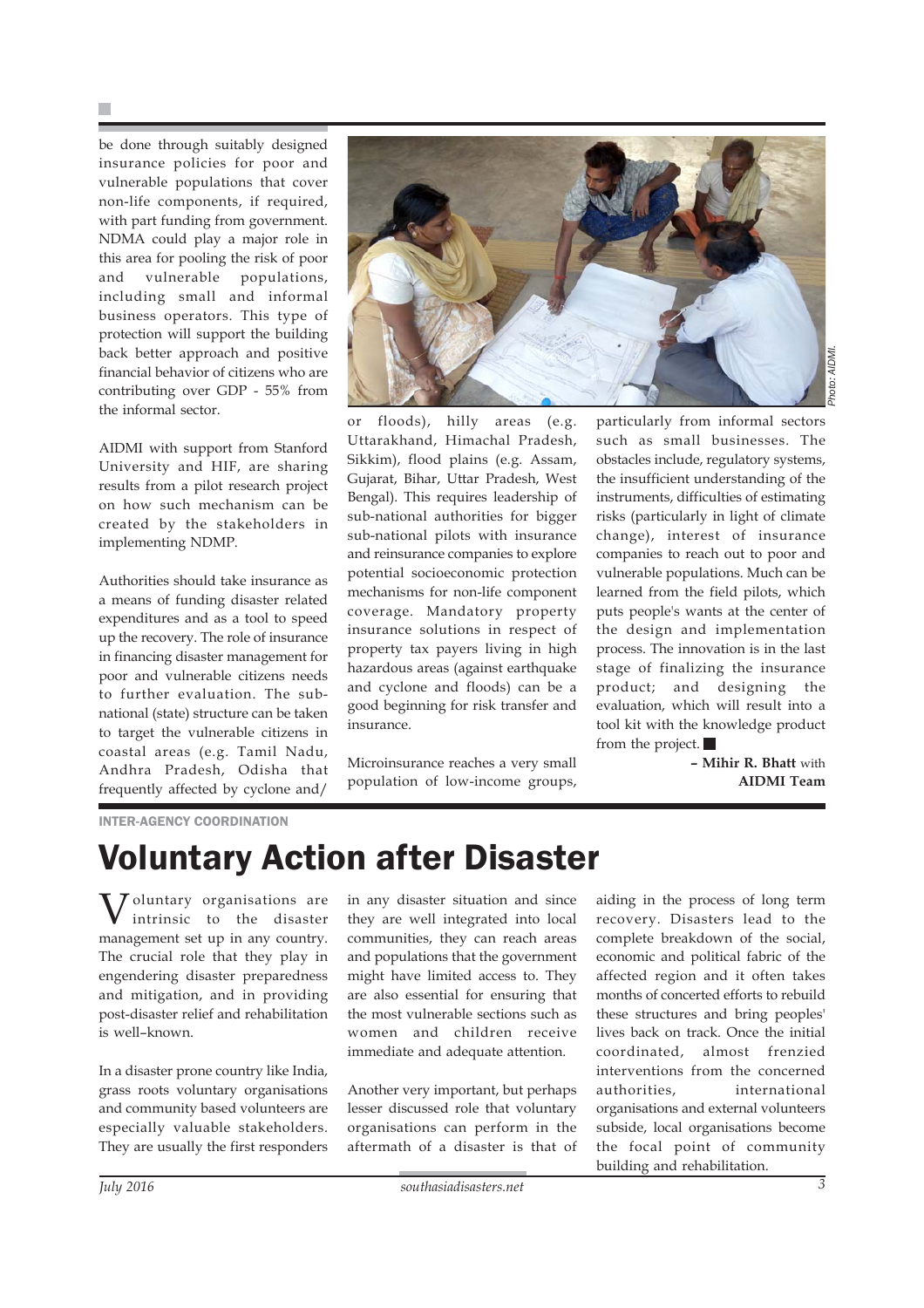**These Local Voluntary Bodies perform Two Vital Functions:** first, they ensure that people do not become dependent on external aid in the long run; by kick–starting the local economy once a certain level of infrastructure restoration has been achieved. Additionally, they try to restore routine social activities and establish support networks in order to provide people with a sense of normalcy. A study done in the wake of Hurricane Katrina observed that NGOs were 'instrumental contributors' to human recovery in the months following the disaster, by fostering physical and mental well–being and countering the effects of post– traumatic stress.

Inspite of their critical contributions, voluntary organisations in India face a number of problems when it comes to extending humanitarian assistance.

**(1) Insufficient Funds:** Grass roots organisations are often unable to secure sufficient funds to carry out their work. Out of the immediate pool of resources created in the event of a disaster, most of the funding goes either to international organisations or to government agencies and it is rare for these resources to get converted into sustainable funding for local organisations.

- **(2) Lack of Human Resources:** Voluntary organisations have to grapple with a dearth of trained volunteers at the local level. Furthermore, many external volunteers also lack the necessary training and end up doing more harm than good despite their noble intentions. One seasoned international aid worker observed that after the Haiti earthquake, many of the volunteers that showed up lacked the skills and coordination to have any impact. Instead, they ended up slowing down aid efforts and putting pressure on resources.
- **(3) Restrictions on Working Abroad:** Indian voluntary organisations have a wealth of experience of working on complex disaster related issues. However, they are often restricted from carrying out relief operations abroad by regulatory laws. After the recent earthquake in Nepal, NGOs did receive a circular from the Central Board of Direct Taxes (CBDT) allowing for their applications to be fast tracked, but this directive came

almost five days after the earthquake leading to loss of precious response time.

For an effective Disaster Management Strategy, it is imperative that these issues be addressed and voluntary organisations be provided with an enabling environment to meet the challenges of increasingly frequent and intense disasters.

**– Divita Shandilya,**

 Documentation and Research Officer, Voluntary Action Network India (VANI), New Delhi

#### **References:**

- 1. Chandra, Anita and Acosta, Joie, *The role of nongovernmental Organizations in long–Term Human recovery after Disaster,* RAND Occasional Paper, 2006. Available from: http:// www.rand.org/content/dam/rand/ pubs/occasional\_papers/2009/ RAND\_OP277.pdf
- 2. "Oxfam India says time to review policy on permission for working overseas", *Business Standard,* May 02, 2015. Available at: http:// www.business–standard.com/article/ current-affairs/oxfam-india-says-timeto-review-policy-on-permission-forworking-overseas-115050100341\_1.html
- 3. "Don't rush to Nepal to help. Read this first", *The Guardian,* April 27, 2015. Available at: http:// www.theguardian.com/ commentisfree/2015/apr/27/ earthquake-nepal-dont-rush-helpvolunteers–aid.



*4 southasiadisasters.net July 2016*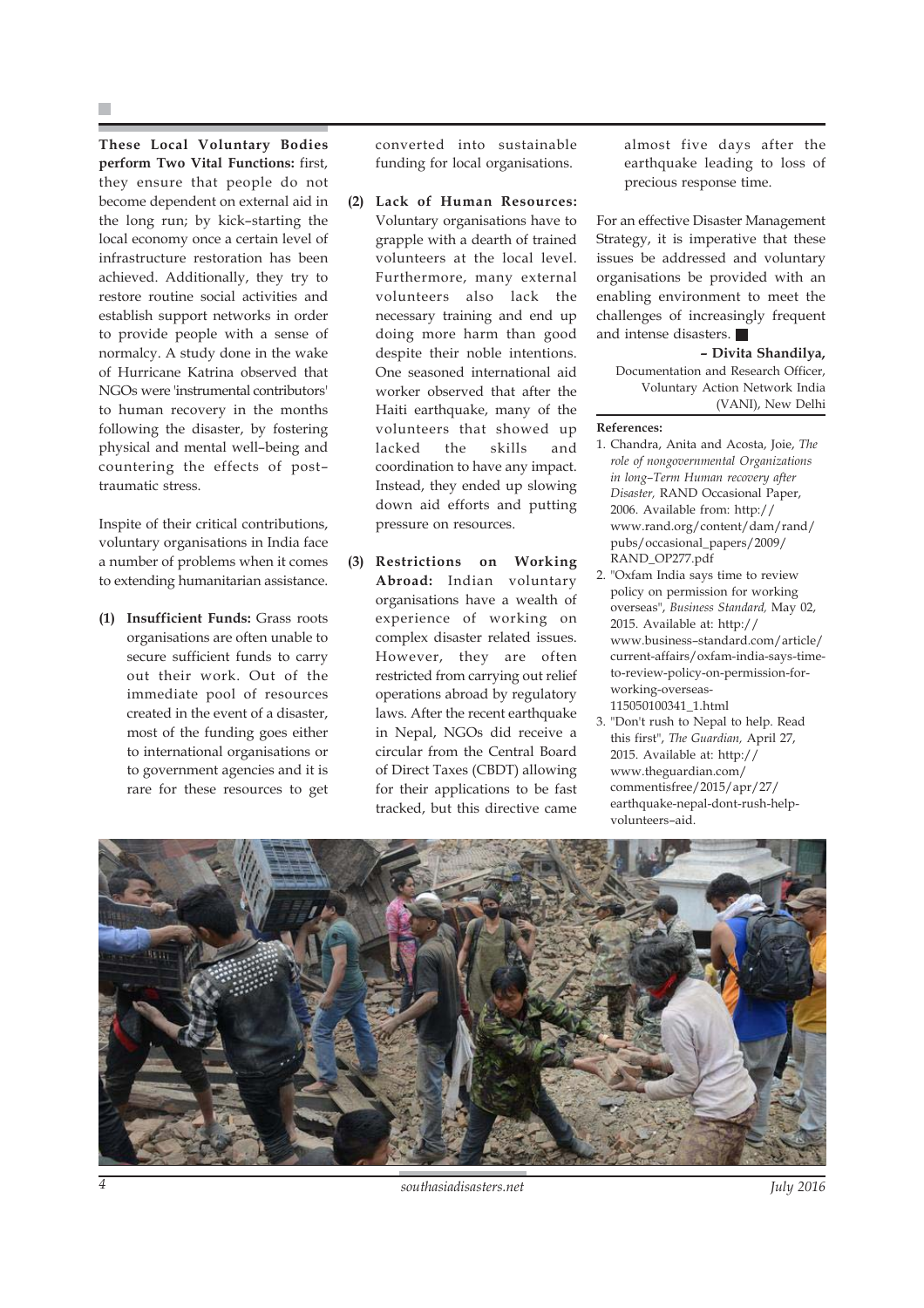UNDERSTANDING RISK

## Locating Health in Smart Cities

The Prime Minister of India, Shri Narendra Modi launched the Smart Cities Mission with AMRUT (Atal Mission for Rejuvenation and Urban Transformation) and Housing for All (Urban) on  $25<sup>th</sup>$  June, 2015 (PIB, GoI, 2015).

At the outset it is important to bear in mind that there are many definitions of a smart city but a widely used is *A city can be defined as 'smart' when investments in human and social capital and traditional (transport) and modern (ICT) communication infrastructure fuel sustainable economic development and a high quality of life, with a wise management of natural resources, through participatory action and engagement* (Caragliu and Nijkamp, 2009).

The core elements of a smart city in the Indian context have been identified as (smartcity.gov.in, 2015):

- Sanitation
- Adequate water supply
- Solid waste management
- Assured electricity supply
- Sustainable environment
- Health and education
- Efficient urban mobility and public transport
- Affordable housing, especially for the poor
- Robust IT connectivity and digitalization
- Good governance, especially e-Governance and citizen participation
- Safety and security of citizens, particularly women, children and the elderly.

Although health has been explicitly identified in the last element, it is part of every element in implicit terms. According to World Health and solid waste are responsible for at least one-fourth of the burden of disease (who.int, 2009). Efficient urban mobility and public transport as well as the broad term of sustainable environment can be correlated with the twin challenges of air pollution and climate change and that our cities are facing. In fact, Surat in Gujarat has taken the pioneering step of establishing the Urban Health and Climate Resilience Centre (UHCRC), the first in the country. Thus it is once again showing the way to tackle the new urban health crisis after successfully recovering from the plague epidemic in the 90s.

Organization estimates, environmental factors such as water

Locating health in other aspects of the plan could prove to be a little more difficult for the uninitiated but all the same these linkages do exist. Affordable housing, especially for the poor is a case in point. In 2008, the highly regarded Robert Wood Johnson Foundation in the United States brought out a document summarizing the evidence in the United States context (commissionhealth.org, 2008). Although not directly applicable in the Indian context, there are clear parallels in terms of thermal stress,

*Locating health in other aspects of the plan could prove to be a little more difficult for the uninitiated but all the same these linkages do exist.*



air pollution and infectious disease outcomes. Similarly assured electricity supply is essential to the functioning of healthcare facilities. Our entire child health program for example hinges on the success of the cold-chain for vaccines which need a minimum of 8 hours of uninterrupted electricity supply (nccvmtc.org, 2010).

The safety and security of citizens, particularly vulnerable sections like women, children and elderly is paramount from a societal perspective. This is needed both at home and outside. From a public health perspective, acts of violence have to be prevented. However what is to be noted is that according to the latest Institute for Health Metrics and Evaluation, United States the data clearly indicates that in terms of years of life lost self-harm ranks as 8th and road–traffic accidents as 9th (healthdata.org, 2015). Thus it is essential that the smart city plan locates these components within safety and security of citizens.

The benefits of IT connectivity and good governance are pervasive across sectors including heath, thus need no further discussion.

In conclusion, health can be located in every aspect of the smart city core elements; it just requires some smart thinking! Inter–sectoral action for health is the need of the day.

**– Dr. Nitish Dogra,** Sector Adviser (Health & Nutrition), TARU Leading Edge Pvt. Ltd., New Delhi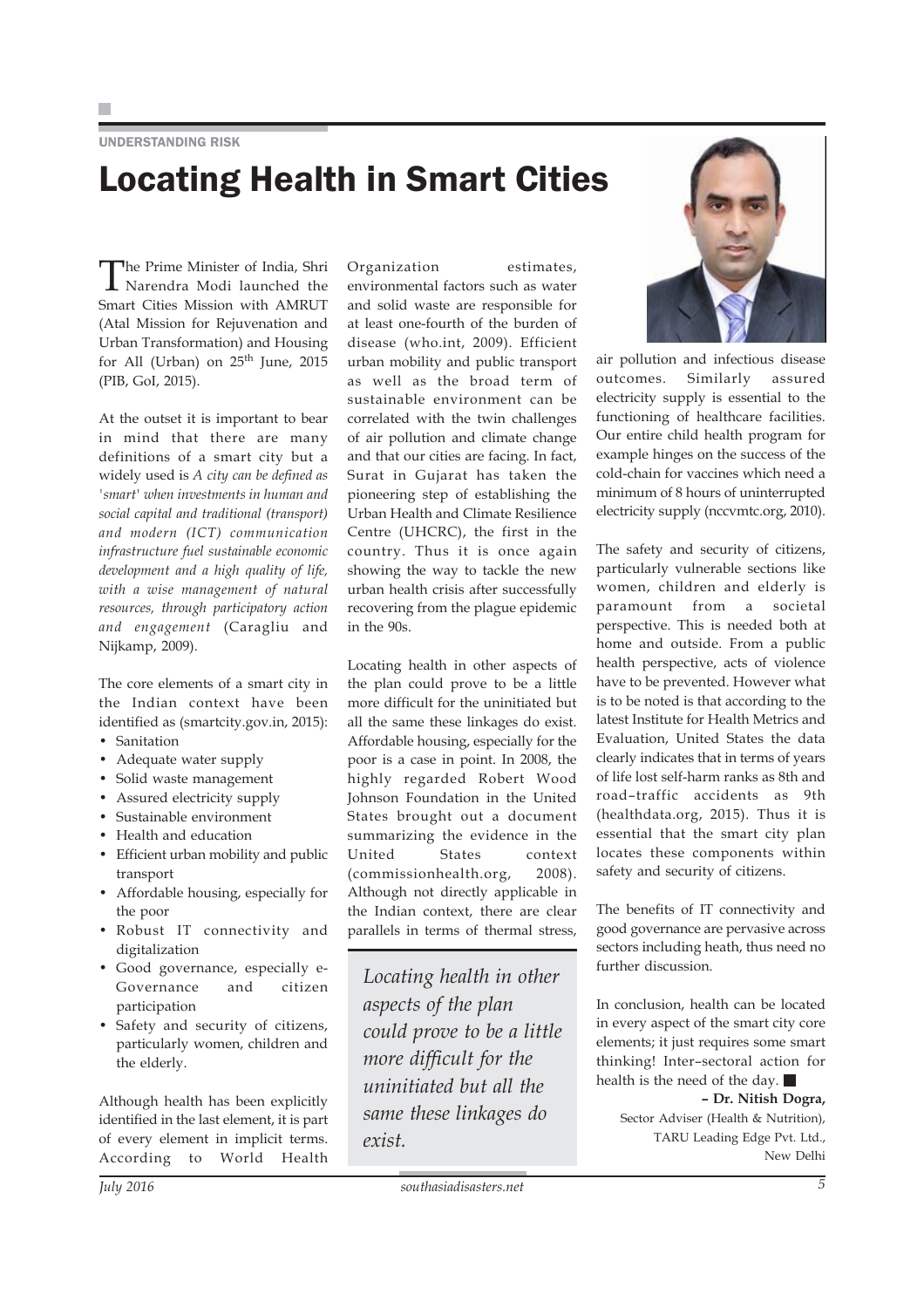### Resilience in Flood Management through **Technology**

### **Introduction**

**Introduction**<br>India is one of the most flood affected nations in the world. It accounts for one fifth of global deaths due to floods. Among all the disasters that occur in India, floods are the most commonly occurring natural disasters. According to National Flood Commission about 40 million hectares of land area is prone to flood in the country.

Flood destruction has always brought miseries to numerous people, especially in rural areas. Outbreak of serious epidemics, specially malaria and cholera, scarcity of water, drastic effect on agricultural produce, heavy losses in household, private and public properties and infrastructure are the results of floods. Recent floods in J&K, Uttarakhand, Assam, HP and now in Chennai have raised questions about the way we prepare ourselves to pre–empt or fight floods.

#### Holistic and Integrated Approach

Integrated Decision makers must adopt holistic approaches, plan and initiate actions to break the event– disaster cycle. Integrated flood forecasting, warning and response system in all phases of disaster with timely response will pay huge dividends.

Indigenous and locally developed technologies and methods which have limited potential and applicability are mostly employed. Hence, modern technologies and methods must be applied properly to efficiently tackle the challenges emerging from floods.

### Networking of Agencies

To derive maximum benefits of technologies and methods available, all agencies involved must be networked and perform as a well coordinated organization.



*Alteau flood barrier in action blocking a road.*

#### Technologies Available

A number of advanced technologies and equipment available worldwide could be useful in building up flood resilience and mitigation. Some of them are enumerated in the subsequent paragraphs.

- **1. ICST (Information, Communication and Space Technology):** Provides critical solutions in early warning, dissemination and evaluation of information, quick processing and analysis, information integration and analysis, disaster mapping and scenario simulation, hazard assessment and monitoring, disaster trend forecasting, vulnerability assessment, emergency response decision support, planning of disaster response, reduction and relief, disaster loss, monitoring of recovery and reconstruction and finally rehabilitation during almost all phases of flood disaster management.
- **a. Information Technology:**
	- i. Observatory stations
	- ii. Satellite
	- iii. Research results
	- iv. Training contents
	- v. Reports and news

### **b. Communication Technology:**

- i. Data transfer from observatory stations
- ii. Data exchange
- iii. Exchange of information and experience
- iv. Training and video conferencing
- v. Tele control
- **c. Space Technology:**
	- i. Remote sensing
	- ii. GIS
	- iii. GPS
	- iv. Satellite navigation system/ Satellite communication
	- v. TV, radio broadcasting
	- vi. Telephone and FAX
	- vii. Cellular phones
	- viii. Internet and email
- **2. Permanent Fixtures:** These products are designed to stop water from entering through existing openings (doors, windows, airbricks, vents and pipes or even the walls) in households, public and private utilities.
- a. Auto barriers:
	- i. Self activating flood barrier
	- ii. Self closing flood barrier
	- iii. Auto roller shutter
- b. Flood alarm systems
- c. Permanent barrier walls with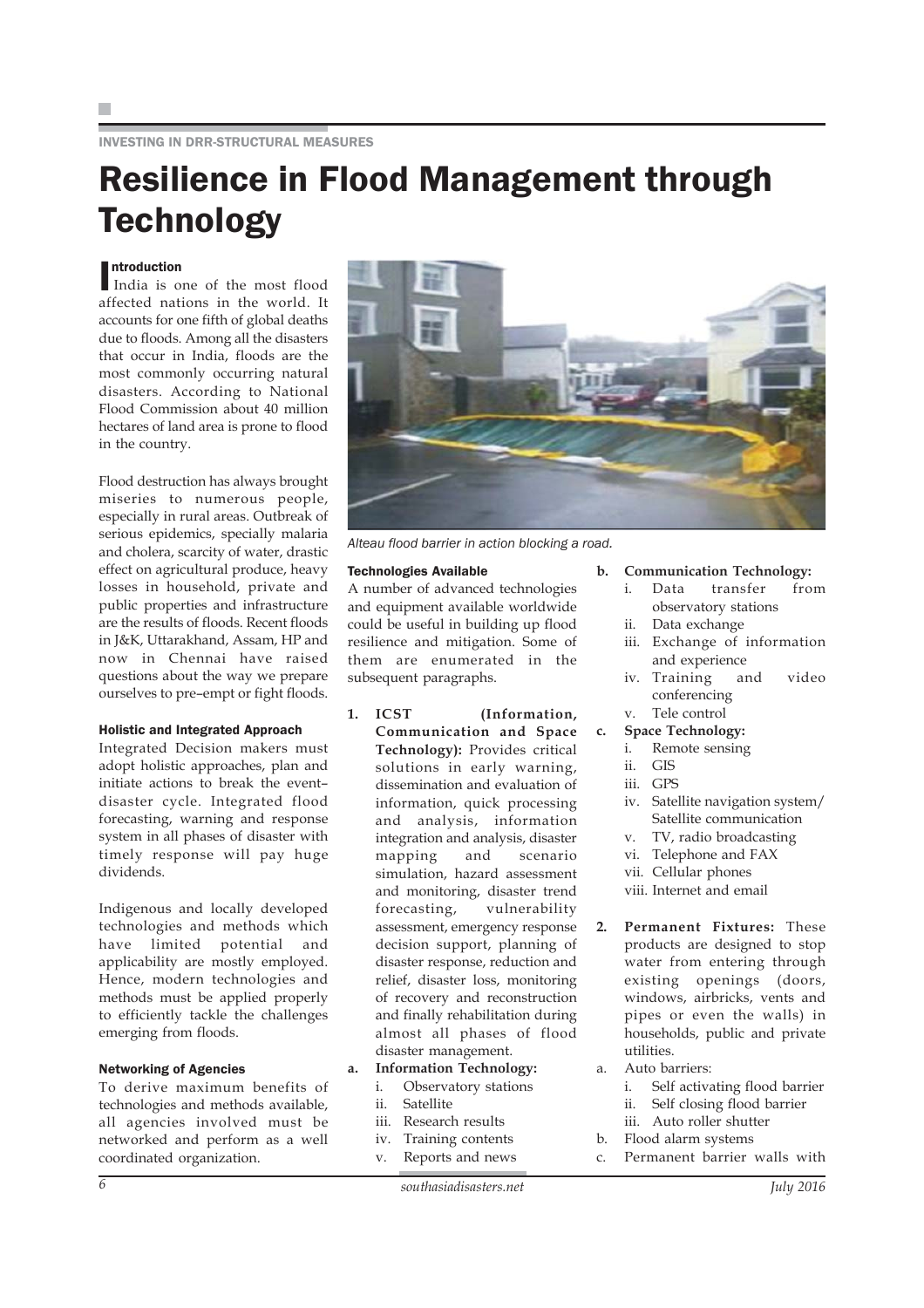demountable gates / concealed gates / swing gates

- **3. Temporary Resistance:** These measures are aimed at keeping floodwater out of a building by putting in place devices that block doors, windows, airbricks, vents and pipes. In order to be protected, these products will need to be installed before flood water arrives.
- a. Barriers for doors /windows / garages
	- i. Flood Ark barriers
	- ii. Flood Angel Defender and Sentinel barriers
	- iii. Flood barriers floodgate
	- Iv. Flood guards panels
	- v. Hydro guard barrier
- b. Covers / barriers for appliance vents /airbricks / pet–flaps
- c. Modern versions of sandbags
	- i. Flood sax
	- ii. Absorbeez
	- iii. Aqua–sac
- d. Free standing barriers for larger areas (eg driveways)
- **4. Resilience:** These measures are aimed at allowing a building to flood. Interiors are constructed of materials that are not damaged by water. These resilience measures are designed

to reduce the amount of damage caused whenwater enters a building

- a. Water compatible internal walls
- b. Water compatible flooring
- c. Water compatible kitchen and bathroom fittings
- **5. Community solutions**: Where a particularly large property or a number of homes are involved, there are a number of potential solutions available, in both the temporary and permanent categories.
- a. Telemetry / mass notification & warning systems
- b. Landscaped floodwalls
- c. Free standing barriers
- d. Demountable barriers (ground works required)
- **6. Tiger Dams:** Tiger Dam is completely reusable, and creates an impervious barrier for miles, in any shape (circles, 90 degrees turns etc.). It is stackable, from 19 inches to 32 ft. in height. It uses water filled bladder technology, when deployed properly, this system may be able to divert up to 100% of floodwaters. It can be assembled within minutes using floodwaters or any water source

and with minimal man power and no heavy equipment.

- **7. Aqua Barrier System:** This is of modular design, ensuring easy and rapid deployment, is portable, employs a linkage system that is unique in that it forms a watertight seal when in contact with water. The product is re-usable and could be stored in anticipation for future flooding. The flexibility of the product ensures its effective use in a variety of flooding situations.
- **8. Conclusion:** Only few the technologies and products have been highlighted above. There are a large variety of technology and products available. Actual deployment of these will depend on a number of factors: finances, layout of the town, ground conditions, drainage system, built up areas, flood lakes etc. Therefore, integrated and holistic approach will be the cornerstone for fighting floods successfully.

### **– Amarjeet Singh,**

Adviser Business Development, Tojo Vikas International Pvt Ltd., New Delhi



*Example picture of Tiger Dams set up around an office building.*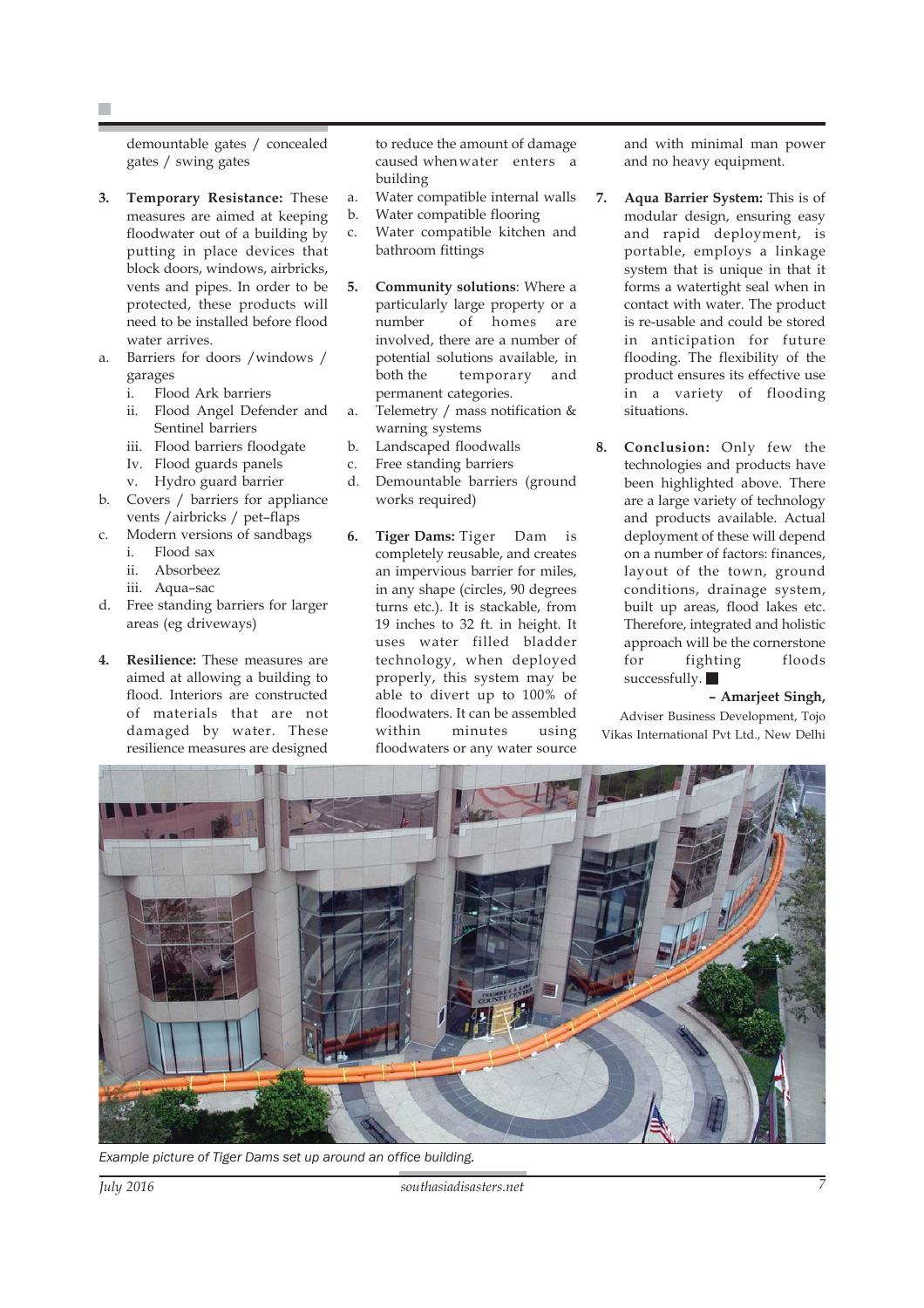### Caring after Crisis: Meeting the Needs of the Caregivers

The daily needs of millions of sick, elderly and disabled people are provided for by unpaid family caregivers. Caregivers are a highly vulnerable group and experience ill health, social stigma and reduced earning ability. Many local, national and international NGOs support the sick, elderly and disabled. However, few recognise the vital role their caregivers play. Due to caring responsibilities, caregivers cannot access mainstream development activities or local government programmes. Caregivers are denied basic human rights through lack of recognition and support, leading to invisibility and exclusion. Many are tied to the house, unable to attend work or school or even socialize. Many families lose two incomes – that of the affected person and that of the caregiver who has given up work to care – and are living in extreme poverty. Their contributions go unrecognised, unsupported and unpaid by policy makers or government.

Services that can support caregivers include support groups; counselling; improved awareness amongst doctors, teachers and employers; access to respite; and opportunities to earn whilst still continuing to care. Where these provisions have been made, caregivers have seen improvements in their emotional and physical resilience, increases in household income and enhanced capacity to care.

At times of humanitarian crisis, the issues and struggles communities typically face are amplified, and joined by a host of new challenges brought about by the disaster itself. A sudden onset disaster, like the recent floods in Chennai, finds families having to immediately adapt to a crisis situation. The needs of the vulnerable – the sick, disabled, very young and very old – are paramount. Relief efforts get underway and those individuals are prioritised for food, shelter and medical care. It is critical though that the relief agencies also seek out the caregivers to ensure their voice is heard and they are adequately supported.

Caregivers provide the bulk of physical and emotional support to the vulnerable, and will know the best way to meet their needs. At a time of humanitarian crisis, care needs can increase, especially in the case of those with mental health needs or mobility issues. In addition, the disaster itself may have caused illness or disability to some individuals and so there will be family members who have unexpectedly become caregivers and are new to that role. Relief providers must listen to caregivers in order to provide the most appropriate interventions to the most vulnerable members of society. Caregivers must be involved in planning the immediate and then longer term solutions needed to enable

*Caregivers provide the bulk of physical and emotional support to the vulnerable, and will know the best way to meet their needs.*

communities to recover. The contribution of the caregivers must not be overlooked.

Critically though, NGOs and government agencies providing relief and recovery assistance must not forget the specific needs of caregivers. Caregivers will adapt to meet the needs of the cared-for person. In so doing, they will neglect their own needs and may spiral downwards into social isolation and physical or mental ill-health themselves. If this continues unchecked, caregivers can end up unable to continue their caring role and in need of care themselves.

As part of their role, relief workers need to actively seek out caregivers and encourage them to identify their own needs, not just those of the cared-for person. NGO and government staff will be in a position to link caregivers with others in a similar situation for mutual support. Medical professionals can ensure the physical and mental health needs of caregivers are not neglected. As the community recovers, NGOs can ensure caregivers and their families are included in recovery and rehabilitation schemes such as those aimed at re-establishing livelihoods. If enshrined in best practice, these simple but vital steps following a humanitarian crisis will ensure that family caregivers, the providers of critical health and social care to countless sick, disabled and elderly individuals, are not left invisible but are supported to regain their natural resilience and continue their caring role.

#### **– Anil Patil,**

Founder and Executive Director, Carers Worldwide, Hertfordshire, UK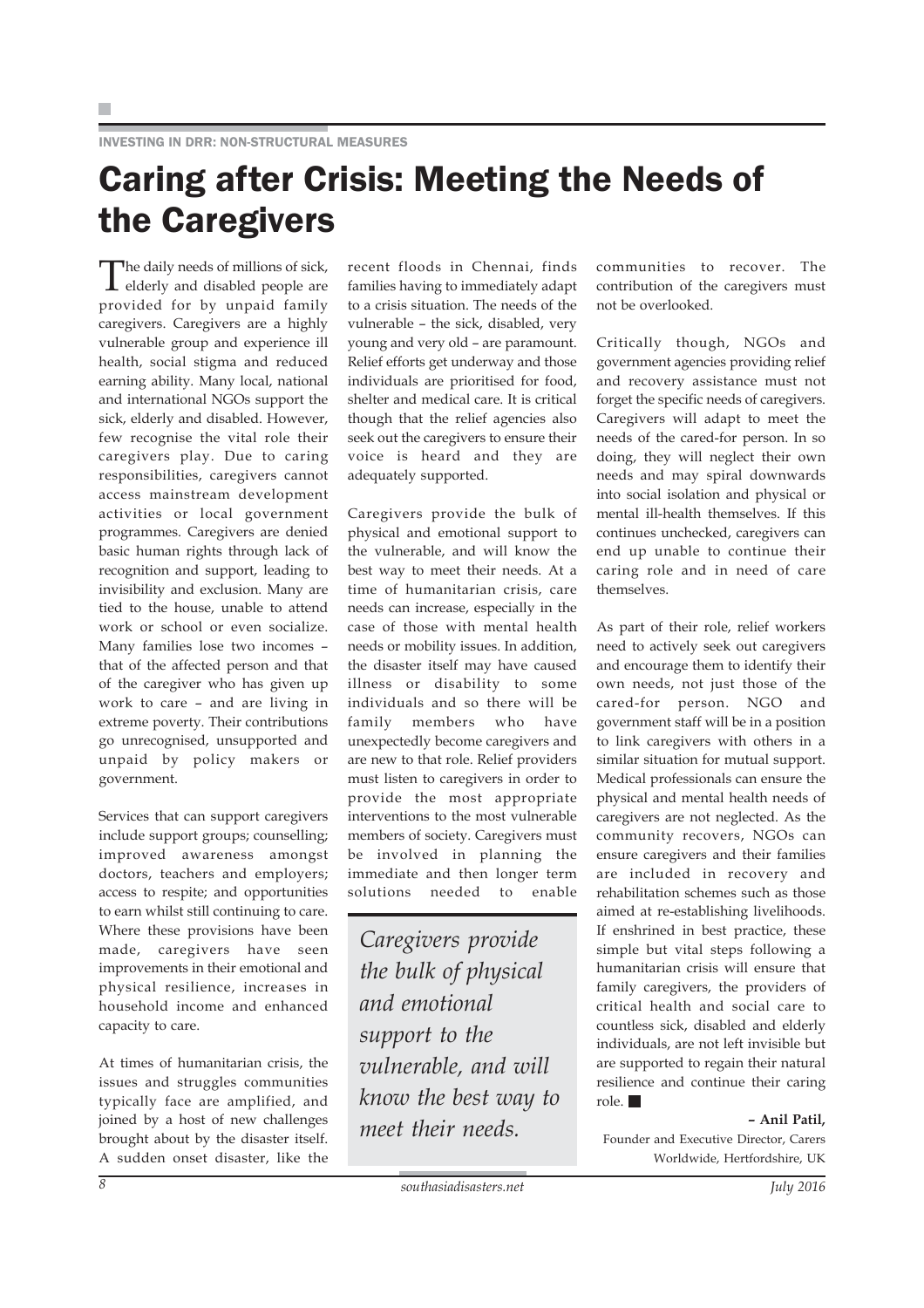### UNDERSTANDING RISK

### Photo Essay of Visit to Tamil Nadu after Tsunami



During a March 2005 trip to India, I had the opportunity to see the All India Disaster Mitigation Institute (AIDMI) at work. The institute is supported in part by the Unitarian Universalist Service Committee (UUSC), of which I am a member.

Mudaliarkuppam, a village of 150 to 200 families just north of Puducherry, had been devastated by the tsunami two months earlier. Eighteen villagers died and most of their homes, boats, and fishing nets were destroyed. The AIDMI staff showed me the damage and described the progress of reconstruction. Broken fishing boats, tangled nets, and remnants of household goods and personal belongings littered the abandoned area. Topless palm trees silhouetted against the bright blue sky testified to the force of the waves.

AIDMI staff made damage assessments and provided for immediate survival needs during the first few days of continuous cleanup with "cash for work". They worked with Mudaliarkuppam's panchayat to determine ongoing needs for longterm recovery. These elected community leaders decided one of the first things needed was a rebuilt road to the next village. A sample temporary thatch house was built to estimate the cost of materials to provide housing for every family. Houses constructed by their owners are best because the owners know what they want or need. The new village site had plenty of space, so many families added additional living areas as they individualized their new homes.

When it was time to purchase new kitchen supplies, the AIDMI staff asked the all-male panchayat who would be most knowledgeable to make these choices. Several women were suggested as experts to pick the best cooking pots. Everyone who wanted to be involved was given a job. A ten-year-old girl with excellent English skills became the clerk for AIDMI, keeping track of work hours and compensation paid.

I witnessed AIDMI's empowerment of the villagers and their movement

toward long-term, sustainable development with the rebuilding of employment opportunities. Because the villagers' traditional jobs, which depended on the sea, were no longer possible, AIDMI had brought in local artisans to teach the women new marketable skills. Some were running a new machine that twisted hemp fibers from coconuts into long ropes. Several others were perfecting the dyeing process for candles. A third group was making incense from local materials.

The men described their previous lives as fishermen and said it had taken several weeks to face the devastation and redevelop the desire to work again. Every day without a job made them feel" lazy and uncomfortable." They said they now had hope for their future and by next year there would be no men in the village during the day because they would all be at work in their boats providing for their families.

The villagers of Mudaliarkuppam used the time during my visit to relax and celebrate their recovery progress. They prepared a delicious traditional meal served on banana leaves. They were eager to share their stories of recovery and wanted to express their thankfulness to AIDMI and UUSC.

On the ride back to the hotel, I passed several bleak refugeetent camps sponsored by other NGOs. Now I could really appreciate the excellent work AIDMI and UUSC were doing and I felt proud and honored to witness their contribution to the tsunami relief work in India.

**– Barbara Weber,**

Retired Licensed Clinical Social Worker from near Philadelphia, PA, USA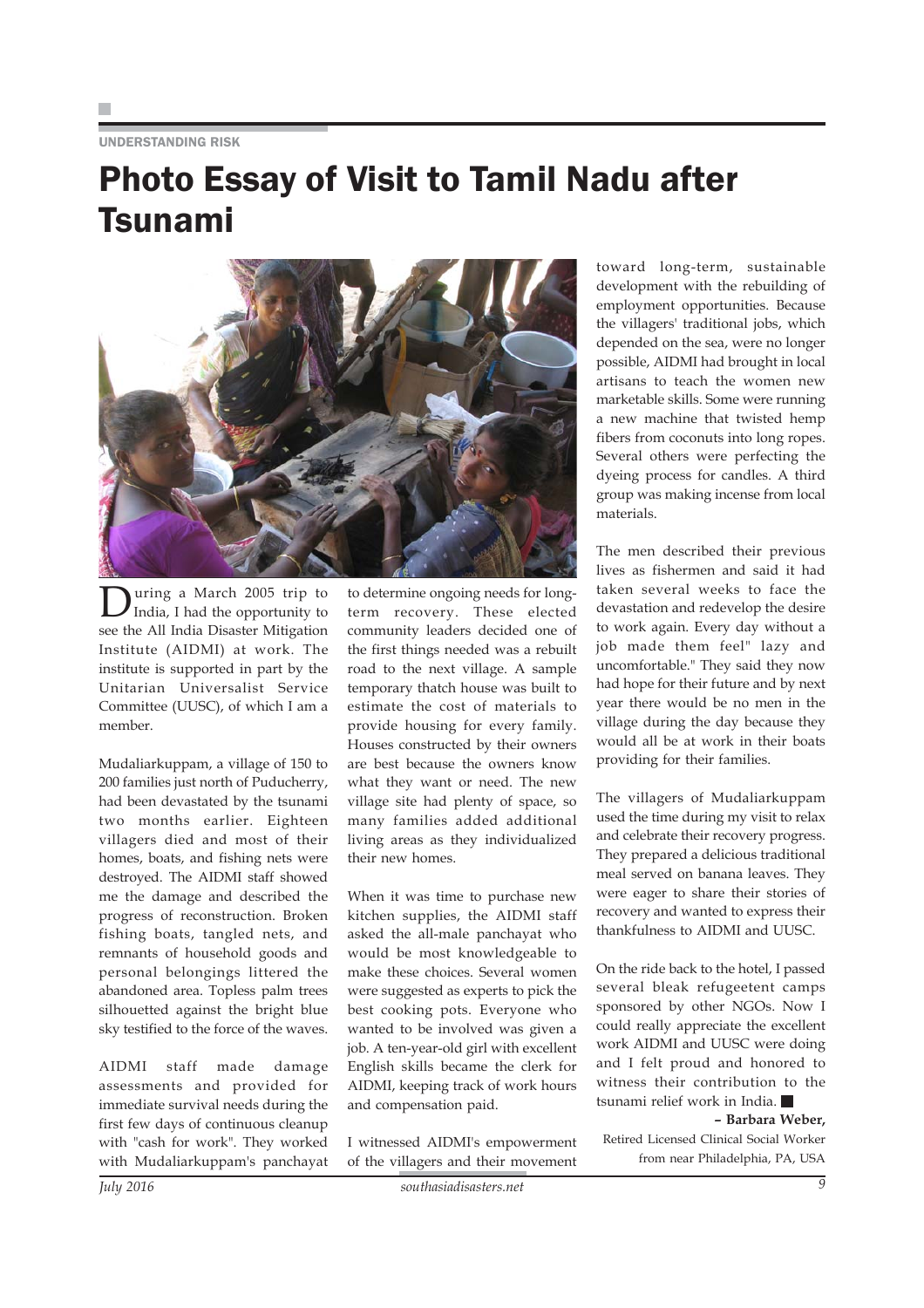### INTER-AGENCY COORDINATION

### IMI and Disaster Risk Reduction: A Meeting Report



The Integrated Mountain Initiative<br>(IMI) was founded in 2011 as a response to the need for a common platform where diverse stakeholders working on mountain issues pertinent to the Indian mountain states could come together to engage in an informed debate on identified themes, with the objective of informing and influencing policy formulation in respect of the mountain region.

IMI convened the fourth edition of its annual Meet of the Mountain States (MoMS 2015) in New Delhi on 11 December 2015, on the occasion of International Mountain Day. The Meet was organized at the Vishwa Yuvak Kendra, Chanakyapuri. The Meet followed upon the successful conclusion of the 4th Sustainable Mountain Development Summit (SMDS–IV), which was organised by the Sustainable Development Forum Arunachal Pradesh (SDFA) under the aegis of the Integrated Mountain Initiative (IMI) at Itanagar, from October  $7<sup>th</sup>$  – 9<sup>th</sup>, 2015.

The central theme of the Summit was Disaster Risk Reduction (DRR), which is particularly crucial for the mountains which face increasingly frequent large and small–scale disasters such as earthquakes, flash– floods, and landslides. Natural disasters result in loss of lives, and set back the economy of the region by destroying assets, interrupting school education and livelihoods. At the conclusion of the Summit, three short–term action agendas were identified, amongst other medium and long–term ones. These were:

- Achieve 100% coverage of District Disaster Management Plans across all districts of Indian mountain states
- Develop capacity: One model District Disaster Management Authority per mountain state
- Structural & Non–Structural Retrofitting of one building for every State.

To follow up the recommendations made during the Summit, MoMS 2015 was held in the format of a workshop with a view to formulate an action plan for implementation of the short-term resolutions by September, 2016. The Meet was attended by Lt Gen N.C. Marwah and Dr Kamal Kishore, Members of the National Disaster Management

Authority, as well as representatives from the National Disaster Response Force, the State and Disaster Management Authorities from Sikkim, Uttarakhand, and Himachal Pradesh. Grassroots organizations working on disasters on the ground, All India Disaster Mitigation Institute, Delhi and Save the Hills, Kalimpong participated.

The participants formed themselves into three groups and deliberated upon an implementation plan for each of the DRR recommendations. The groups also identified the implementing bodies, liaison mechanism, resources required, and timelines to achieve the stated outcomes. The Chief Guest, Mr Kiren Rijiju, Hon'ble Minister of State for Home Affairs, recently declared the Champion of DRR for the Asia– Pacific region by the United Nations, gave an address espousing his concern about disasters and offering his full support for mitigation and preparedness measures. He also released the Summit Report from SMDS–IV.

Representatives of the three groups presented their implementation plans before the gathering. Following this, Mr. P.D. Rai Member of Parliament (Lok Sabha) Sikkim updated the gathering about his participation at the UNFCC COP 21 in Paris, particularly the keen interest in supporting measures for disaster risk reduction in mountain states shown by Margareta Walhstrom, Special Representative of the Secretary– General of the UN for Disaster Risk Reduction. The Meet ended with a Vote of Thanks by Mr P.D. Rai

**– Mridula Paul,** Programme Director, Integrated Mountain Initiative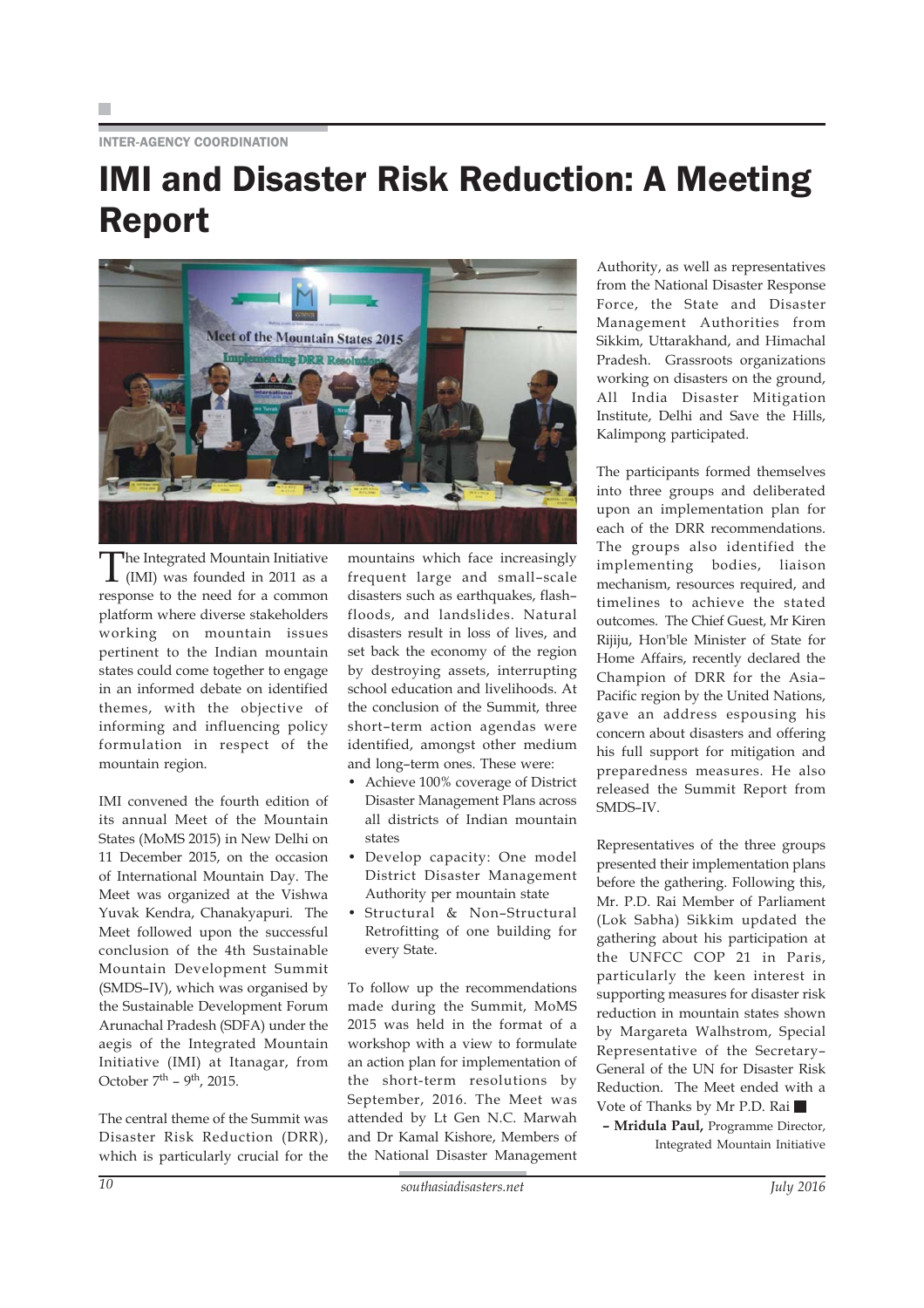CAPACITY DEVELOPMENT

### Child Centered DRR–An Approach Addressing Lives, Rights and Needs of Children

*"The plain fact is that the planet does not need more successful people. But it does desperately need more peacemakers, healers, restorers, storytellers, and lovers of every kind. It needs people who live well in their places. It needs people of moral courage willing to join the fight to make the world habitable and humane. And these qualities have little to do with success as we have defined it."*

The above quote from David W.<br>Orr, focuses the attention on the significance of the community based and child centered measures as the key area of intervention towards a new development perspective for mainstreaming Disaster Risk Reduction (DRR).

DRR entails the systematic practices and efforts of reducing the vulnerability and exposure to hazards of people and property by strengthening resilience, judicious use of natural resources, improvising early warning systems and preparedness for adverse events. Child Centered DRR adds a significant dimension to disaster management initiatives and envisages the active participation of children in the whole process of disaster risk reduction.

As a matter of fact, humans cannot prevent natural hazards but can mitigate the risk of occurrence of disasters which often follow natural hazards. UNISDR (the United Nation office for Disaster Risk Reduction) believes that there is no such thing as "natural disasters", there are only "natural hazards". It implies that the severity of a disaster depends upon the extent of impact the hazard has on the environment and society. This is in turn directly linked with our choices, including 'what is taught in our schools to our children'.

Children are considered to be a most 'vulnerable' population, owing to their age, sex, and also their dependency which results to their risk of exploitation, neglect, abuse, violence, etc. Children's lives, rights and needs get affected in high proportions by disasters. Children's reactions to crisis may differ, but they are as much affected as of adults. Disasters affect the normal functioning and growth of a child and obstruct their healthy physical, psychological and overall personality development, as they highly disrupt the sense of well being by destroying usual expected and regular life routines of children. Children's sense of what happened is often not realistic due to their inability to practically comprehend the totality of the situation and their limited capacities to process information.

Child Centered Disaster Risk Reduction (CCDRR) – a form of protection and welfare system for children can provide them with realisation of their Right to Protection and the Right to Development. It can help in mitigating the risks of exploitation, abuse, violence, trafficking, etc., along with prevention from any kind of physical, psychological and emotional disabilities which is generally a resultant of unpreparedness of any calamity. For CCDRR, we need to accept that children are as much affected by any disaster as the adults are and can participate in DRR measures as much as adults can. Albeit their involvement in DRR may differ from that of adults, they are a crucial stakeholder in disaster management.

Child survival, child protection and child development are vital aspects of a child's life, which influences the child's experiences for lifetime along with the opportunity for optimum growth and development. These entails the fundamental rights of

child to being born and live in an environment which is safe and nondiscriminatory, safe guarding them from all type of exploitation, abuse, violence, etc. and emphasise on life cycle of child which cover early childhood care, right to education, health and nutrition, etc.

Very recently, the Hyogo Framework for Action (2005–2015) and Millennium Development Goals have come to an end, and are replaced by the Sendai Framework for DRR (2015–2030) and Sustainable Development Goals; which have prioritized and emphasized the focus on DRR and Resilience through the goals of Risk Reduction, Risk Prevention and Strengthening Resilience, which is serving as the most significant and major post 2015 agenda of sustainable development.

For the accomplishment of these goals, mainstreaming of CCDRR interventions across various sectors like education, health, livelihood, governance, environment, food security, etc. is the need of the hour to support the agenda of sustainable development, leveraging the rights of children, democratic and participatory development and human empowerment. CCDRR practices and efforts, not only contribute in building a culture of safety and resilience by preventing and minimizing the impacts of disasters; but also in the long term, it empowers children to form responsive behaviors and make wise choices and decisions that reorients communities and societies towards realisation and adoption of practices that builds resilience and capacity to manage risks and enhance sustainability.